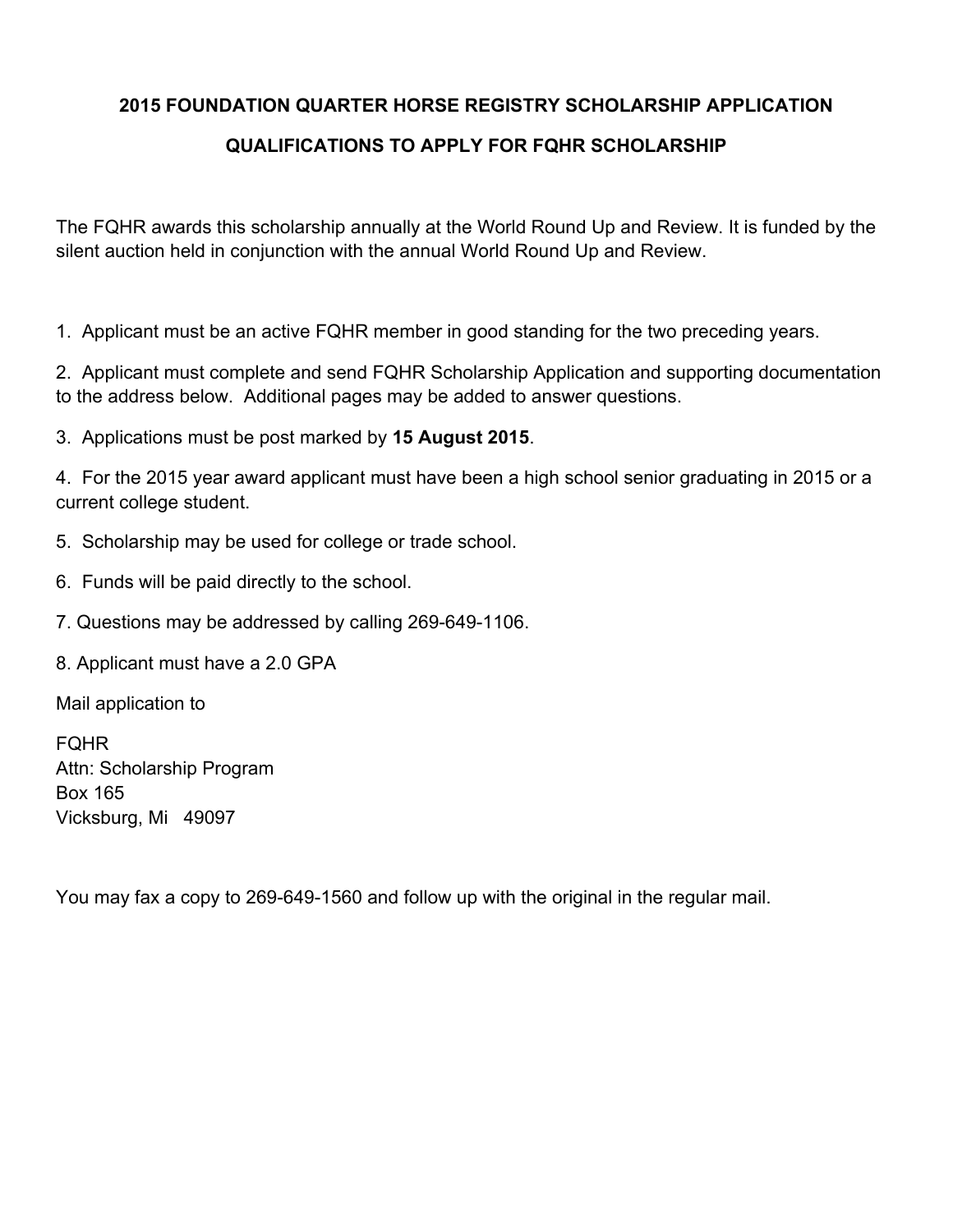## **2014 FOUNDATION QUARTER HORSE REGISTY SCHOLARSHIP APPLICATION**

| <b>Applicant's Personal Information</b>                                                                                                                                     |  |                                                                                                                                                                                                                                      |  |
|-----------------------------------------------------------------------------------------------------------------------------------------------------------------------------|--|--------------------------------------------------------------------------------------------------------------------------------------------------------------------------------------------------------------------------------------|--|
|                                                                                                                                                                             |  |                                                                                                                                                                                                                                      |  |
|                                                                                                                                                                             |  |                                                                                                                                                                                                                                      |  |
|                                                                                                                                                                             |  |                                                                                                                                                                                                                                      |  |
|                                                                                                                                                                             |  | Address: Address: Address: Address: Address: Address: Address: Address: Address: Address: Address: Address: Address: Address: Address: Address: Address: Address: Address: Address: Address: Address: Address: Address: Addres       |  |
|                                                                                                                                                                             |  |                                                                                                                                                                                                                                      |  |
| Name(s) of college(s) or educational institution to which applied or currently attending:                                                                                   |  |                                                                                                                                                                                                                                      |  |
| What is your career goal?                                                                                                                                                   |  |                                                                                                                                                                                                                                      |  |
| Please include a separate, 500-word or less explanation of your educational plans and goals.                                                                                |  |                                                                                                                                                                                                                                      |  |
| What classes have you taken to prepare you to meet your educational and career goals?                                                                                       |  |                                                                                                                                                                                                                                      |  |
| Attach transcript from High School or College showing GPA.                                                                                                                  |  |                                                                                                                                                                                                                                      |  |
| <b>FQHR Involvement</b>                                                                                                                                                     |  |                                                                                                                                                                                                                                      |  |
| How long have you been involved with the Foundation Quarter Horse Registry? __________<br>How long have you been involved with your affiliate youth group (if appropriate)? |  |                                                                                                                                                                                                                                      |  |
|                                                                                                                                                                             |  |                                                                                                                                                                                                                                      |  |
|                                                                                                                                                                             |  |                                                                                                                                                                                                                                      |  |
| Are you a current member of a FQHR Affiliate?                                                                                                                               |  |                                                                                                                                                                                                                                      |  |
| If yes, name of FQHR Affiliate:                                                                                                                                             |  |                                                                                                                                                                                                                                      |  |
| FQHR Affiliate Horse Activities or Personal Contributing Activities:                                                                                                        |  |                                                                                                                                                                                                                                      |  |
|                                                                                                                                                                             |  | Year:                                                                                                                                                                                                                                |  |
|                                                                                                                                                                             |  | Year: The Contract of the Contract of the Contract of the Contract of the Contract of the Contract of the Contract of the Contract of the Contract of the Contract of the Contract of the Contract of the Contract of the Cont       |  |
|                                                                                                                                                                             |  | Year: 1988                                                                                                                                                                                                                           |  |
|                                                                                                                                                                             |  | Year: 1990 1991                                                                                                                                                                                                                      |  |
|                                                                                                                                                                             |  |                                                                                                                                                                                                                                      |  |
|                                                                                                                                                                             |  | <u>Products and the contract of the contract of the Products of the Contract of the Contract of the Contract of the Contract of the Contract of the Contract of the Contract of the Contract of the Contract of the Contract of </u> |  |